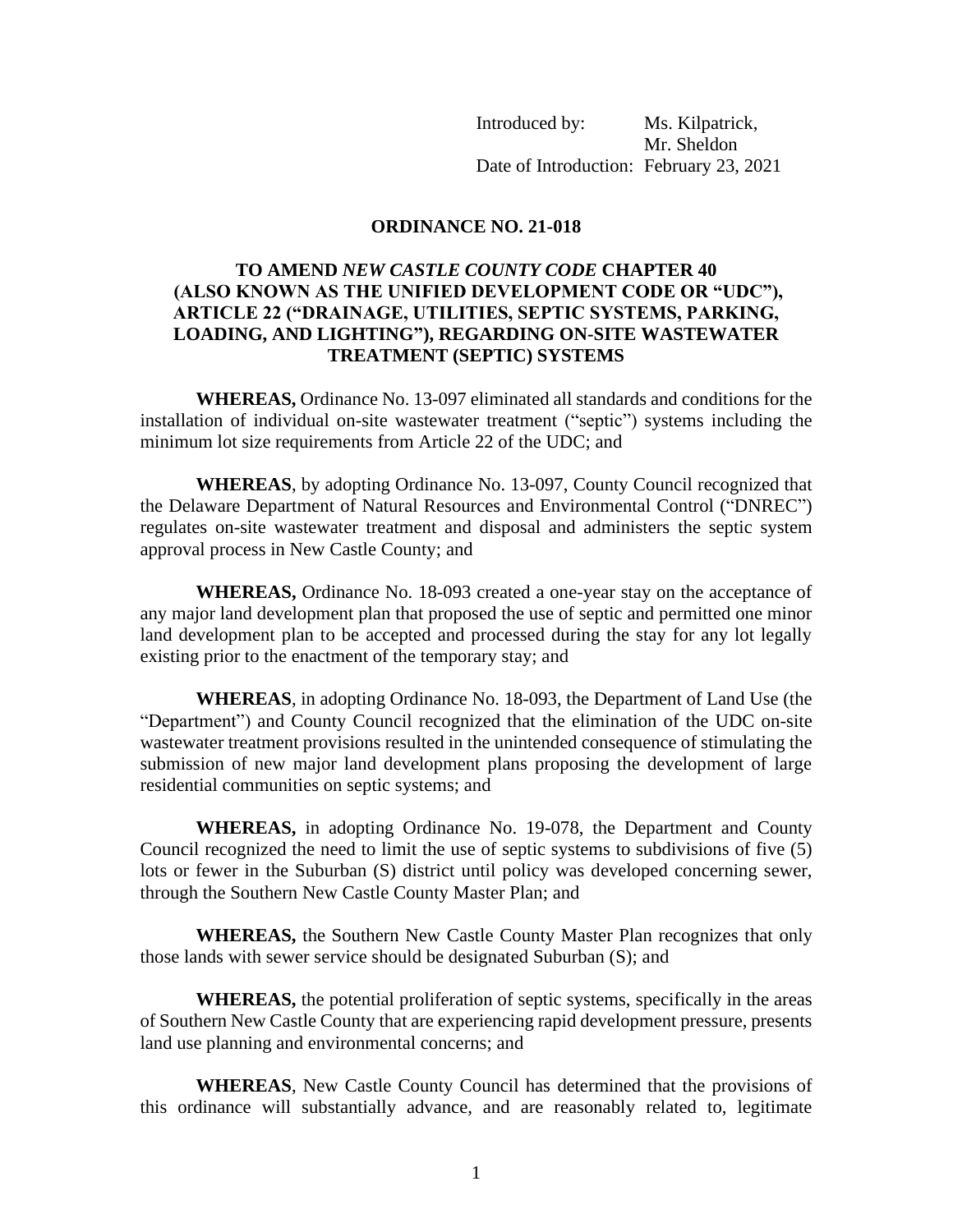governmental interests by promoting the health, safety, morals, convenience, order, prosperity, and welfare of the citizens of this County.

## **NOW, THEREFORE, THE COUNTY OF NEW CASTLE HEREBY ORDAINS:**

Section 1. *New Castle County Code* Chapter 40 (Unified Development Code or "UDC"), Article 22 ("Drainage, Utilities, Septic Systems, Parking, Loading, and Lighting"), Division 40.22.300 ("Sanitary sewer"), Section 40.22.320 ("Wastewater disposal connections") is hereby amended by deleting the material that is stricken, as set forth below:

## **Sec. 40.22.320. Wastewater disposal connections.**

C. The Department of Public Works . . .

D. The Department of Land Use may not accept a plan to subdivide a Suburban (S) zoned lot into more than five (5) lots unless the subdivision is served by public sewer. Where not served by public sewer, a maximum of five (5) lots may be created within the boundaries of a Suburban (S) zoned lot that legally existed prior to the adoption of Ordinance 19-078. Lots not served by sewer may transfer development rights to development(s) served by sewer consistent with provisions of Article 7 of this Chapter. [Subsection D expires on August 26, 2021, unless otherwise provided by a subsequent act of New Castle County Council].

Section 2. New Castle County Council finds that the provisions of this Ordinance are consistent with the spirit and intent of the New Castle County Comprehensive Development Plan.

Section 3. All ordinances or parts of ordinances and all resolutions or parts of resolutions that may be in conflict herewith are hereby repealed except to the extent they remain applicable to land use matters reviewed under previous Code provisions as provided in Chapter 40 of the *New Castle County Code*.

Section 4. The provisions of this Ordinance shall be severable. If any provision of this Ordinance is found by any court of competent jurisdiction to be unconstitutional or void, the remaining provisions of this Ordinance shall remain valid, unless the court finds that the valid provisions of this Ordinance are so essentially and inseparably connected with, and so dependent upon, the unconstitutional or void provision that it cannot be presumed that County Council would have enacted the remaining valid provisions without the unconstitutional or void one, or unless the court finds that the remaining valid provisions, standing alone, are incomplete and incapable of being executed in accordance with County Council's intent. If any provision of this Ordinance or any zoning map or portion thereof is found to be unconstitutional or void, all applicable former ordinances, resolutions, zoning maps or portions thereof shall become applicable and shall be considered as continuations thereof and not as new enactments regardless if severability is possible.